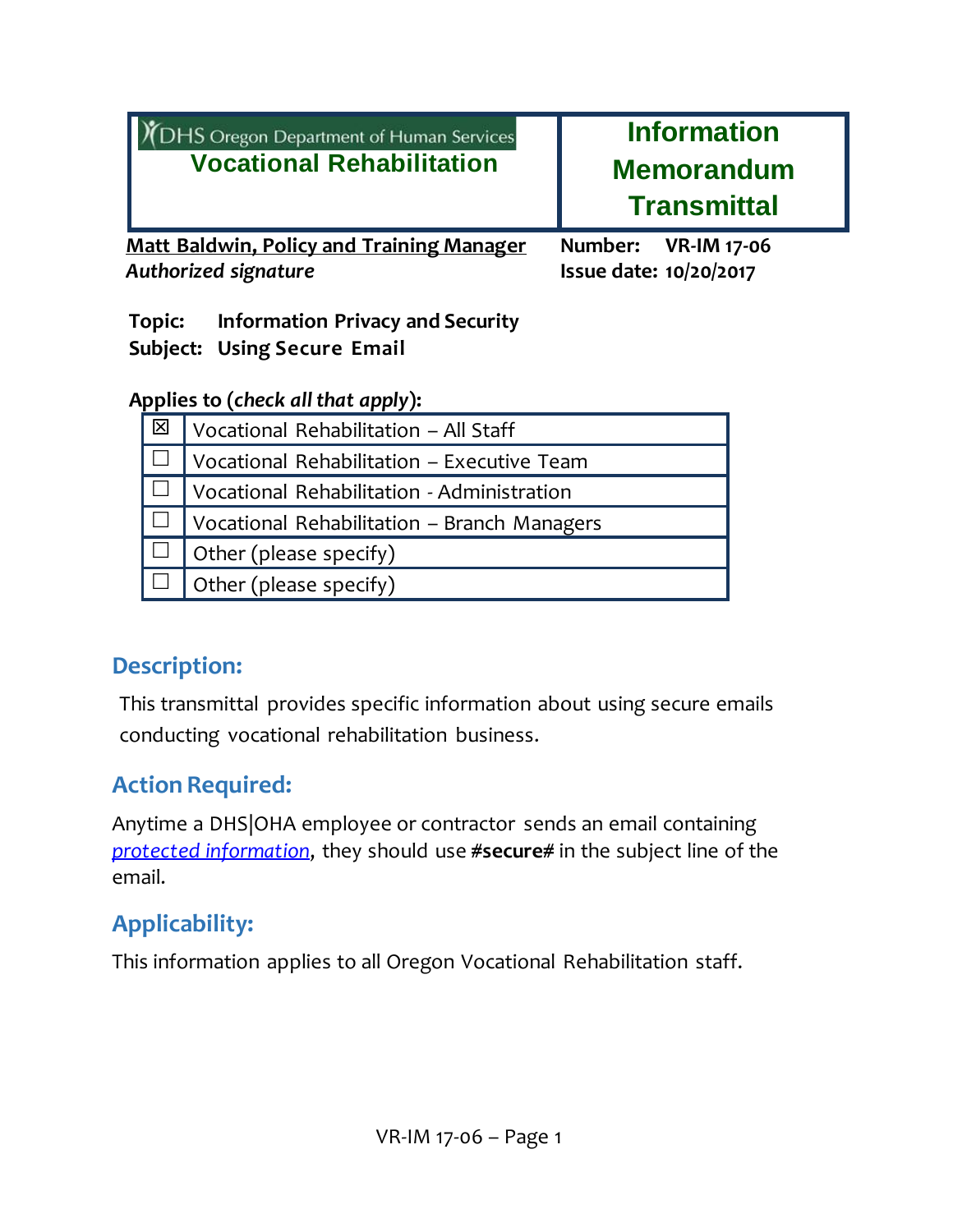## **Procedure:**

Follow the instructions provided by the Information Security and Privacy Office on the Intranet.

<https://inside.dhsoha.state.or.us/asd/info-security.html>

**1. Send secure email**

Send secure email using instructions available from the Information Security and Privacy Office.

[https://inside.dhsoha.state.or.us/asd/info-security/awareness-a](#page-3-0)[education/send-a-secure-email.html](#page-3-0)

### **2. External recipients can retrieve secure emails**

External recipients (e.g., program participants, collaborating personnel from other programs, etc.) can retrieve secure email by following the instructions provided by the Information Security and Privacy Office.

[https://inside.dhsoha.state.or.us/asd/info-security/awareness-a](#page-3-0)[education/send-a-secure-email.html](#page-3-0)

### **3. Receive secure email from an external source**

Staff can receive secure email from an external source. Follow instructions:

[https://inside.dhsoha.state.or.us/images/stories/asd/iso/docs/Receiving\\_secur](https://inside.dhsoha.state.or.us/images/stories/asd/iso/docs/Receiving_secure_email_from_an_external_source.pdf) [e\\_email\\_from\\_an\\_external\\_source.pdf](https://inside.dhsoha.state.or.us/images/stories/asd/iso/docs/Receiving_secure_email_from_an_external_source.pdf)

**4. Contact ISPO staff for help**

Vocational Rehabilitation staff needing assistance using the secure email system can contact the Office of Information Systems (OIS) Service Desk at:

503-945-5623, or<mailto:dhs.servicedesk@state.or.us>

Provide the following instructions to Vocational Rehabilitation partners, participants and providers to retrieve secure messages: Retrieving a Secure [Email.](https://inside.dhsoha.state.or.us/images/stories/ISPO/AE/Secure_Email/Secure_email_for_external.pdf)

## **Definitions**

The following concepts are documented in state regulations.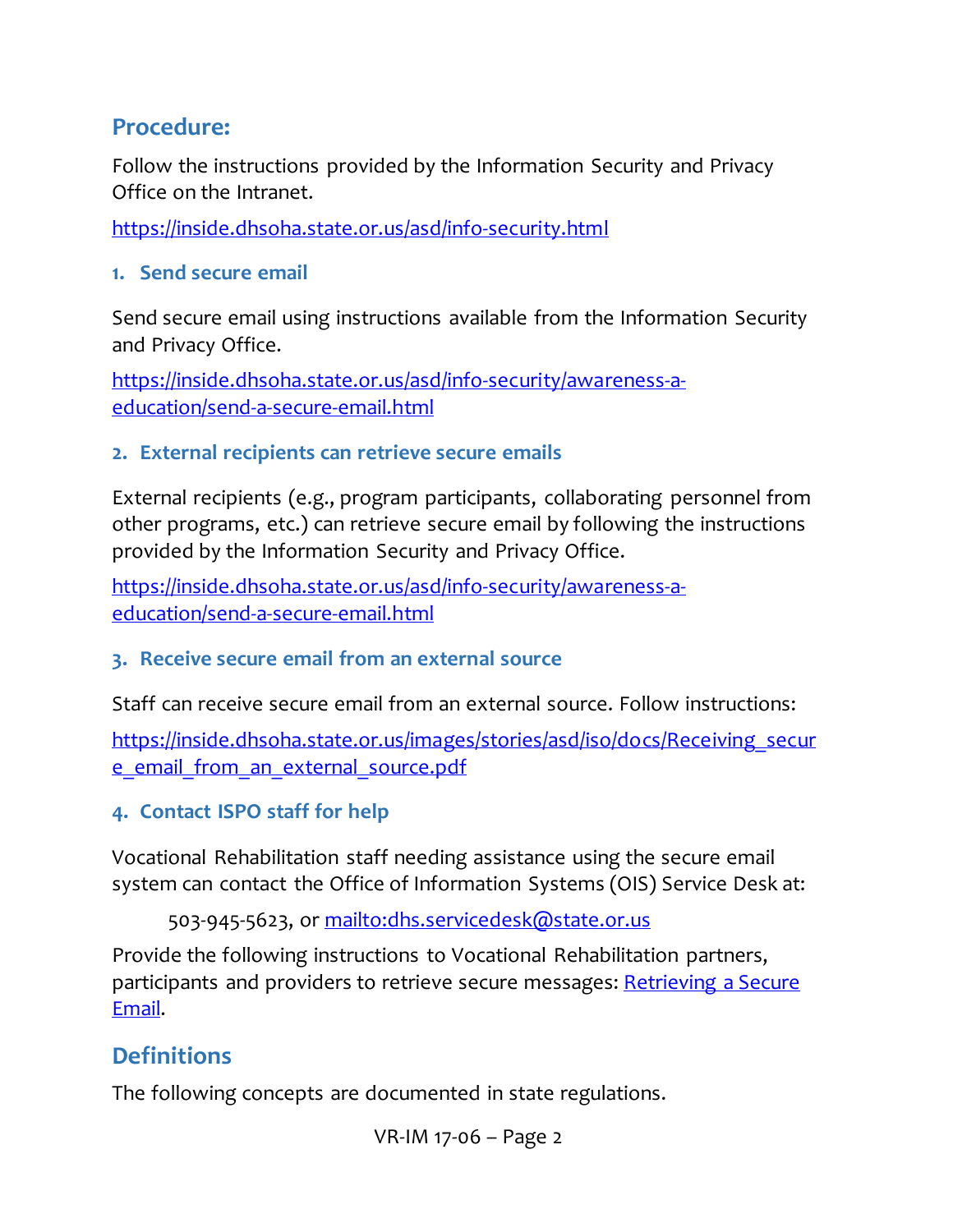### <span id="page-2-0"></span>**1. Protected Information**

Protected information means any participant or client information that the Department of Human Services programs may have in its records or files that must be safeguarded pursuant to federal or state law. This includes but is not limited to individually identifying information.

### **2. Individually Identifying Information**

Individually identifying information means any single item or compilation of information or data that indicates or reveals the identity of an individual, either specifically (such as the individual's name or social security number), or from which the individual's identity can be reasonably ascertained.

## **Field/stakeholder review:**

 $Yes \Box No$ 

If yes, reviewed by: SRC Policy Committee 10/23/2017

## **References**

### **OAR 407 Division 14 Definitions**

[http://arcweb.sos.state.or.us/pages/rules/oars\\_400/oar\\_407/407\\_014.html](http://arcweb.sos.state.or.us/pages/rules/oars_400/oar_407/407_014.html)

### **If you have any questions about this action request, contact:**

| Contact(s): $ $ Robin Brandt          |                     |
|---------------------------------------|---------------------|
| Phone: 203-945-5857                   | Fax:   503-947-5010 |
| Email: $ $ robin.l.brandt@state.or.us |                     |

Attachments: (Click on the titles below to go to the page)

- [Information Security and Privacy Office website: Secure Email](#page-3-1) (10/12/2017)
- [Proofpoint Opening and Creating a Secure Email for External Partners](#page-6-0) (01/24/2015)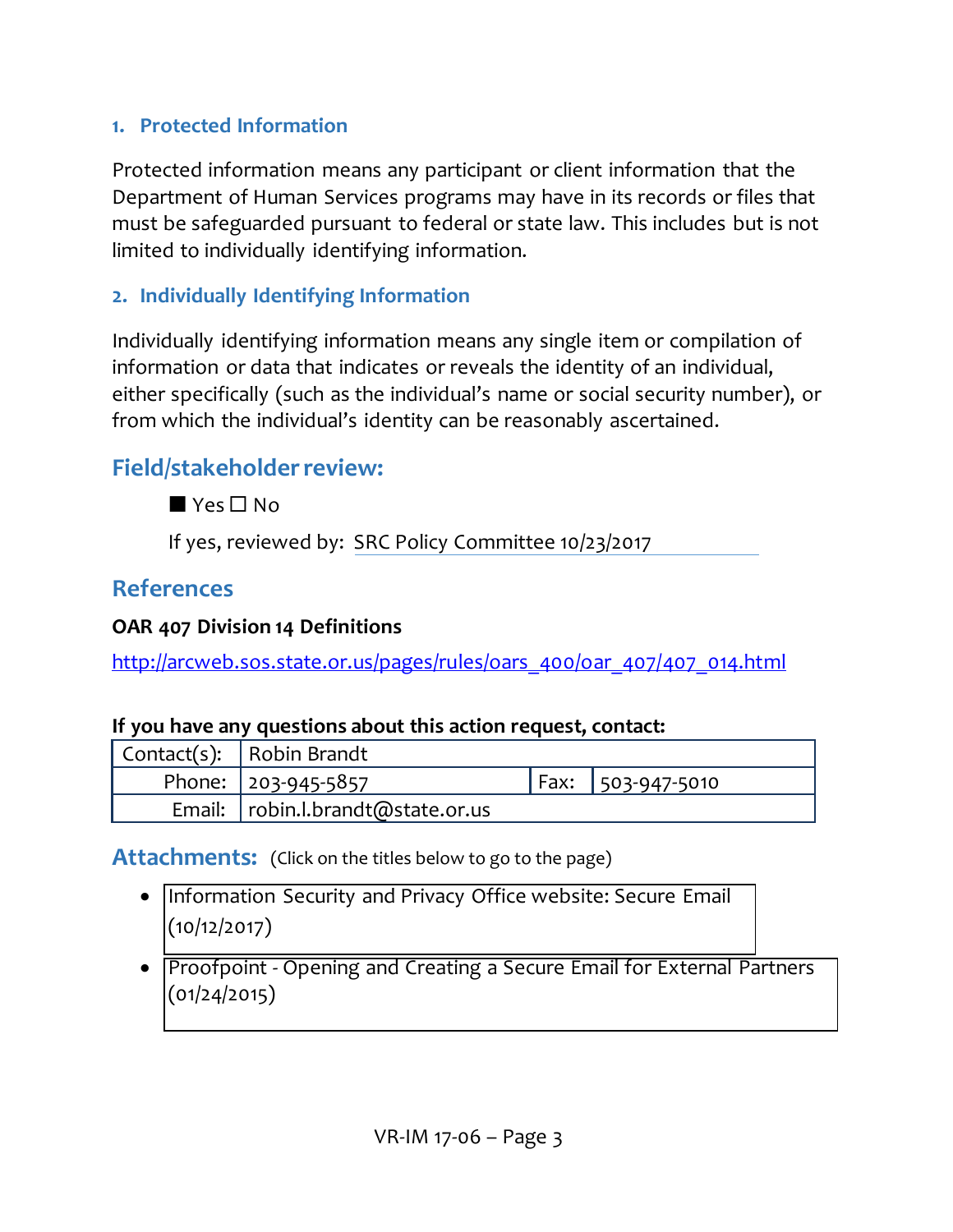<span id="page-3-1"></span><span id="page-3-0"></span>

https://inside.dhsoha.state.or.us/asd/info-security/awareness-a-education/send-a-secure-email.html[10/12/2017 3:39:30 PM]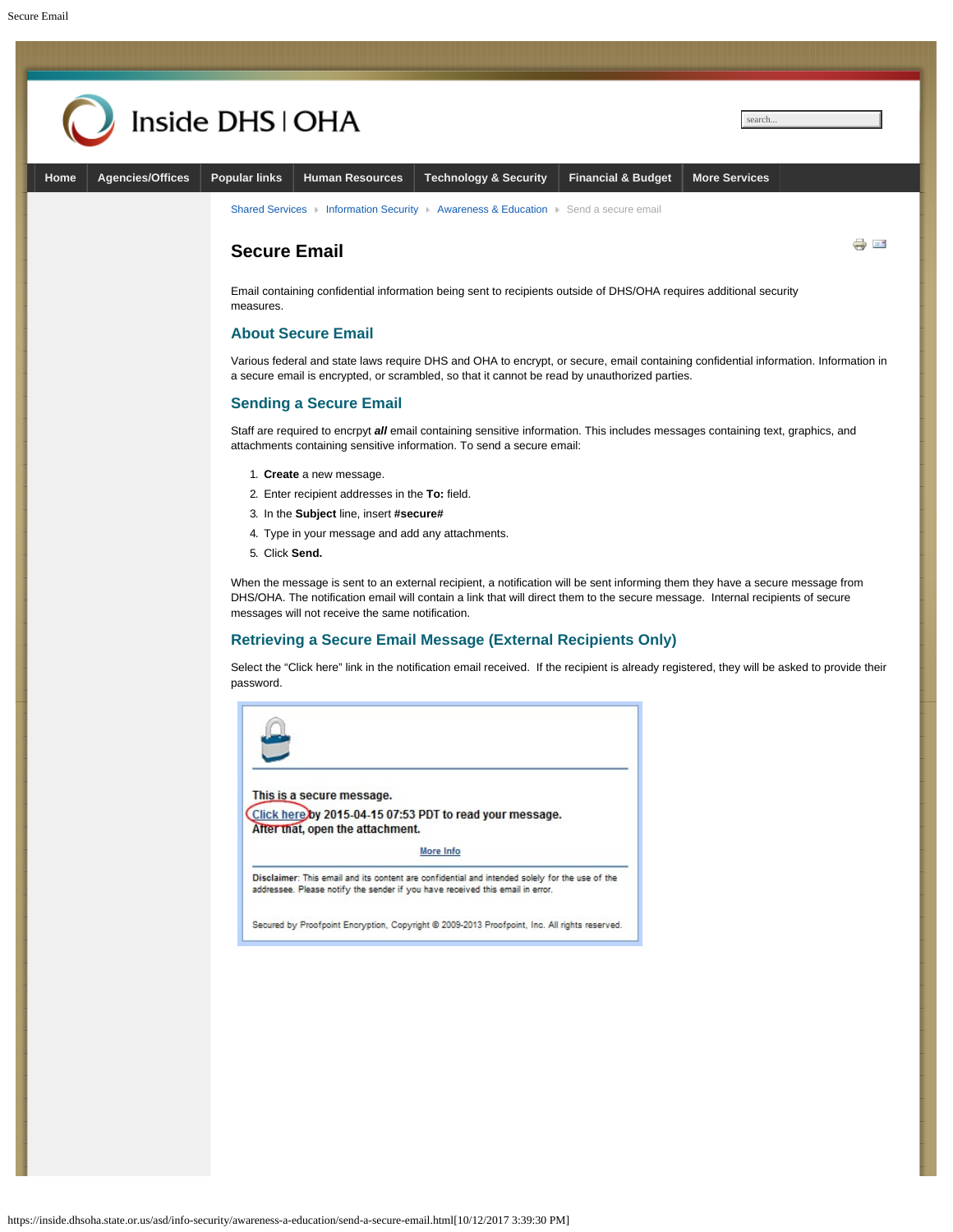I

| .ogin |                             | DHS <b>Calth</b>                    |          |
|-------|-----------------------------|-------------------------------------|----------|
|       | Email Address:<br>Password: | Log in to read your secure message. |          |
|       |                             | > Forgot Password                   | Continue |

The hyperlink included in the notification is active for 30 days. After 30 days, the recipient will need to open the accompanying attachment in order to view the email.

| SecureMessageAtt.html (16 KB)<br>Message |                                                                                                                                                                                 |
|------------------------------------------|---------------------------------------------------------------------------------------------------------------------------------------------------------------------------------|
|                                          | <b>YOHS</b><br><i>Segan Department</i> <b>Fealth</b>                                                                                                                            |
|                                          | This is a secure message.                                                                                                                                                       |
|                                          | Click here by 2015-09-18 07:18 PDT to read your message.<br>After that, open the attachment.                                                                                    |
|                                          | <b>More Info</b>                                                                                                                                                                |
|                                          | Disclaimer: This email and its content are confidential and intended solely for the use of the<br>addressee. Please notify the sender if you have received this email in error. |
|                                          | Secured by Proofpoint Encryption, Copyright @ 2009-2013 Proofpoint, Inc. All rights reserved.                                                                                   |

#### **Replying to a Secure Email**

Use the **Reply** or **Reply All** buttons within the secure email system to respond to your secured email. Your reply will be routed back through the secure email system and will be encrypted.

#### Reply & Reply All From *UNDERWORKING WAS SERVED AT LCCC.* To **Improvement** con Cc. Subject vno subject-R Digtal Signature is VALD Neil toda militar *Sales Alarm* program weapon account such congress of the content Horsette Houses & Francische agraduare al recuento divisione.<br>Anno 2013 en sono NEL DERVISE SERI In account source with apply spin  $\chi$  or play plans were  $\chi$  in a second different  $\chi$  on a starting time  $\chi$  mass  $\chi$ The continue on the referred to force printing a contraded as the cross many than declines away and official discovered boosts.<br>Early to contrib containing and arrandomy farm the average server, affectionals that conceptua

#### **To Print a Secure Email Using Internet Explorer:**

- *1. Open the secure email in your browser. See instructions above for "Retrieving your secure email."*
- *2. Click File on the browser menu bar.*
- *3. Click Print.*
- *4. Verify or change any print settings.*
- *5. Click the Print button.*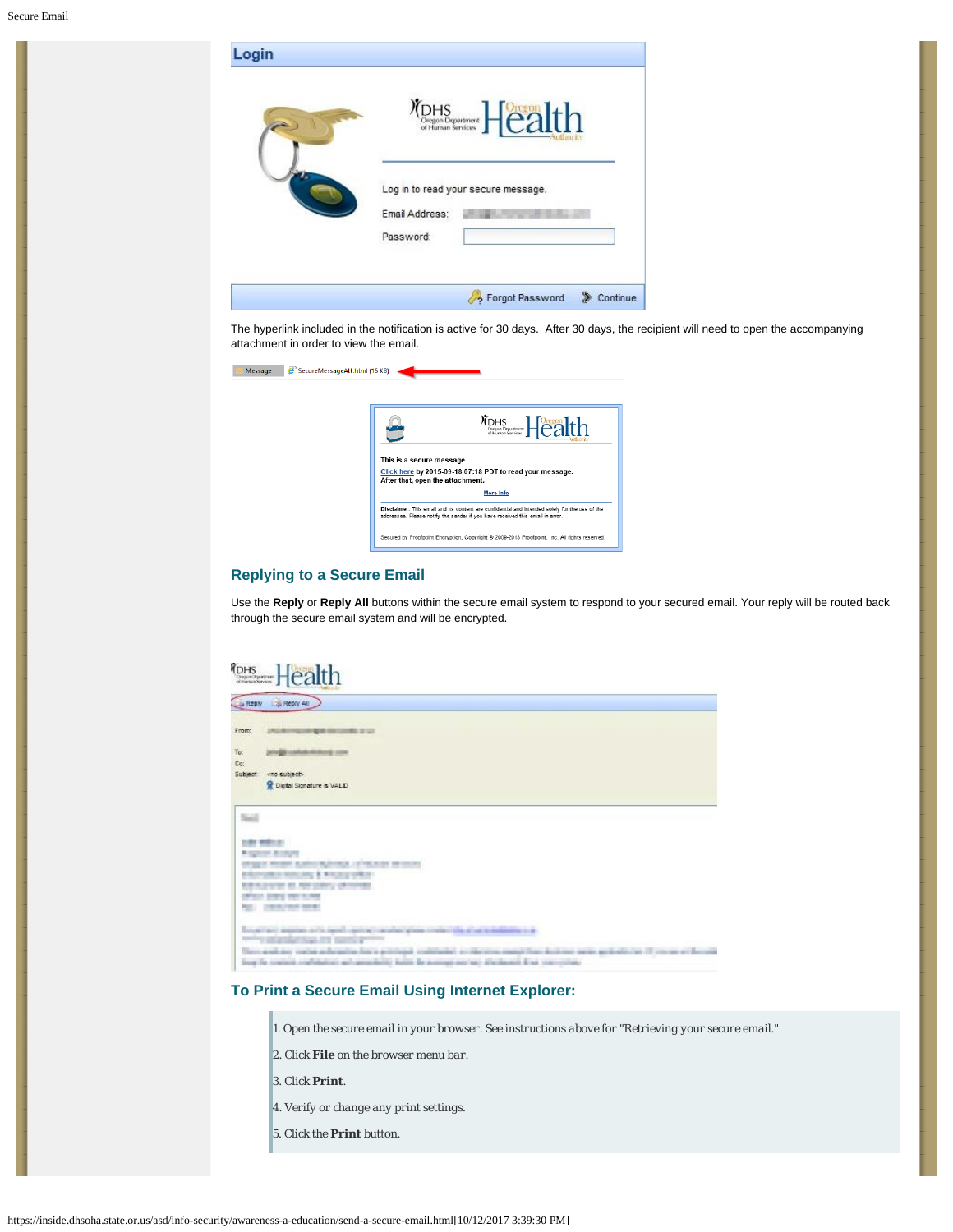#### **To Save a Secure Email Using Internet Explorer:**

*1. Open the secure email in your browser. See instructions above for "Retrieving your secure email."*

- *2. Click File on the browser menu bar.*
- *3. Click Save as.*
- *4. Navigate to a folder on your computer where you want to save the file.*

*5. Verify or change the File name and Save as type options. We recommend you select Text file (.txt) in the 'Save as type' box.*

*6. Click the Save button.*

#### **Getting Assistance**

Employees needing assistance using the secure email system can contact the Office of Information Systems (OIS) Service Desk at: 503-945-5623, or [dhs.servicedesk@state.or.us](mailto:dhs.servicedesk@state.or.us)

You can provide the following instructions to your partners, clients and providers about retrieving their secure messages: [Using](https://inside.dhsoha.state.or.us/images/stories/ISPO/AE/Secure_Email/Secure_email_for_external.pdf) [Secure Email.pdf](https://inside.dhsoha.state.or.us/images/stories/ISPO/AE/Secure_Email/Secure_email_for_external.pdf)

Last Updated ( Monday, 14 August 2017 06:45 )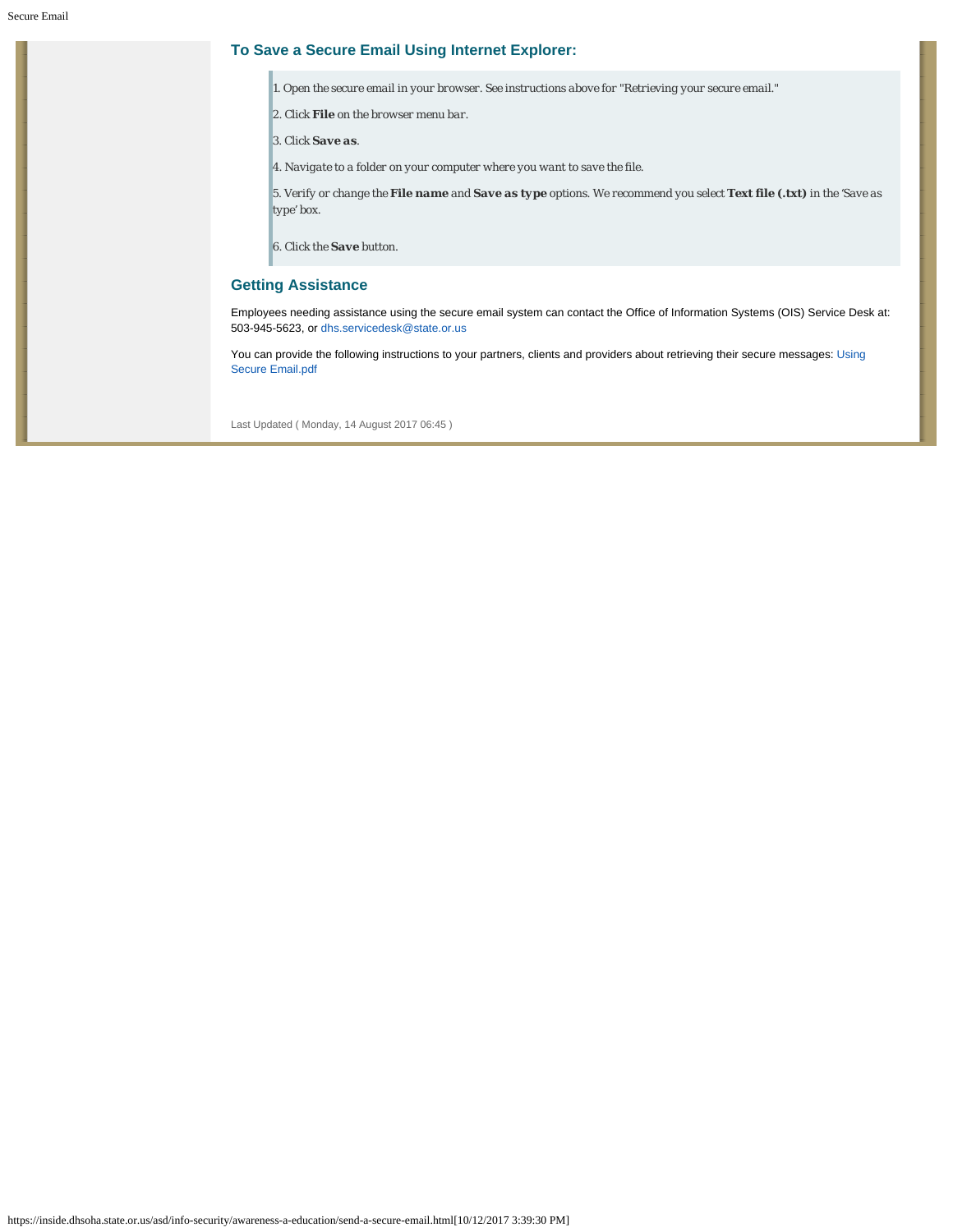

<span id="page-6-0"></span>This documentation was developed for use with Proofpoint Secure Email

# **Opening and Creating a Secure Email for External Partners.**

The Oregon Health Authority and Department of Human Services are strongly committed to protecting the privacy and security of all of the people we serve. It is required by law, it's part of our core values, and it's the right thing to do. That is why we require that all email be sent securely if it contains protected client information.

Due to recent changes in the federal Health Insurance Portability and Accountability Act (HIPAA), **recipients of secure email now have to log in to our system in order to read secure email messages.**

Beginning January 26, 2015, when you receive a secure email from DHS or OHA, you will have to log in with a user name and password in order to read that email. You will also use this system to send a secure email to these agencies.

This is a change in the way DHS and OHA have communicated with you. It is happening because of revised federal rules related to the Health Insurance Portability and Accountability Act (HIPAA).

### **Setting up your account**

The first time you exchange secure email with DHS or OHA on or after January 26, you will be prompted to set up an account with a password. You will be directed to a site called "Proofpoint Encryption" to do this. You will see the following message:

## **First time here**? (*You'll be asked to register*.)

## **Already registered**? (*You'll be asked to log in*.)

You will be prompted to create an account. All you need to enter is your email address, name and password. The password must be eight to 20 characters, and contain numbers and upper- and lowercase letters. Please complete all the fields and select "Continue."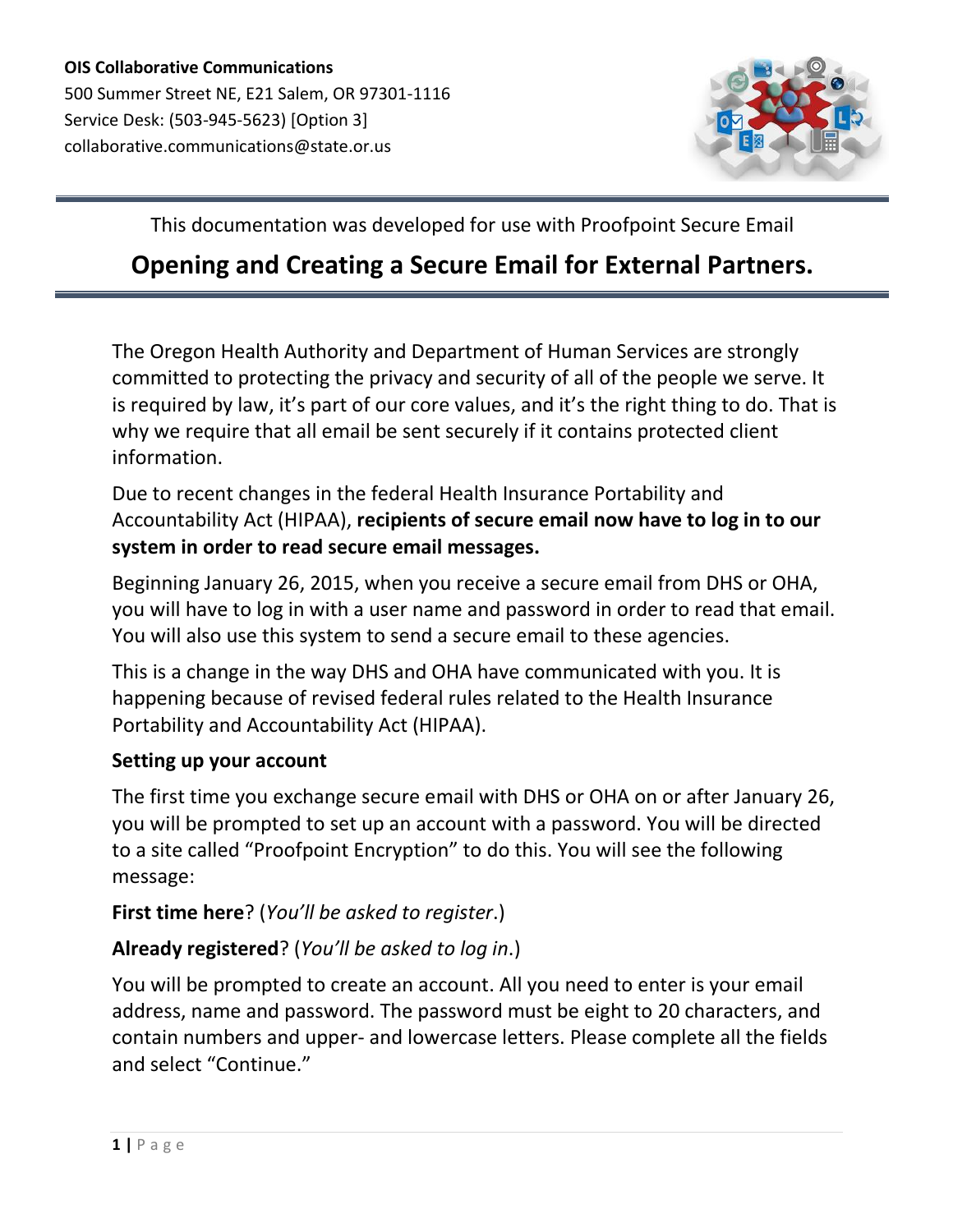| <b>Registration</b>   |                            |
|-----------------------|----------------------------|
|                       | <b>MOHS</b> Health         |
|                       |                            |
| <b>Email Address:</b> | Your.name@your.company.com |
| First Name:           |                            |
| Last Name:            |                            |
| Password:             |                            |
| Confirm Password:     |                            |
|                       |                            |
|                       |                            |

That's it! You can read your secure email.

### **Using your account**

The next time you want to read a secure message, you will be prompted to log in using your password.

| Login |                                   |                                                                                      |
|-------|-----------------------------------|--------------------------------------------------------------------------------------|
|       | <b>Email Address:</b><br>Password | <b>MOHS</b> Health<br>Log in to read your secure message.<br>Your.name@your.company. |
|       |                                   | Forgot Password<br>Continue                                                          |

### **Password renewal**

Your password will last for 90 days. As the expiration date nears, you will be prompted when you log in to change your password. Follow the link to change it.

| proofpoint?                                                   |                                             | $\mathcal{N}_\Sigma$ |
|---------------------------------------------------------------|---------------------------------------------|----------------------|
| Reply All<br><b>Eas</b> Forward<br>Reply                      | <b>P</b> Help<br>Logout                     |                      |
| Your password will expire in 6 days. Click here to change it. |                                             |                      |
| From:<br>arrow-moustings are of farming some                  | Tuesday, July 27, 2010 11:32:58 AM<br>Sent: |                      |

If your password expires before you change it, you will be prompted to change it the next time you receive a secure message.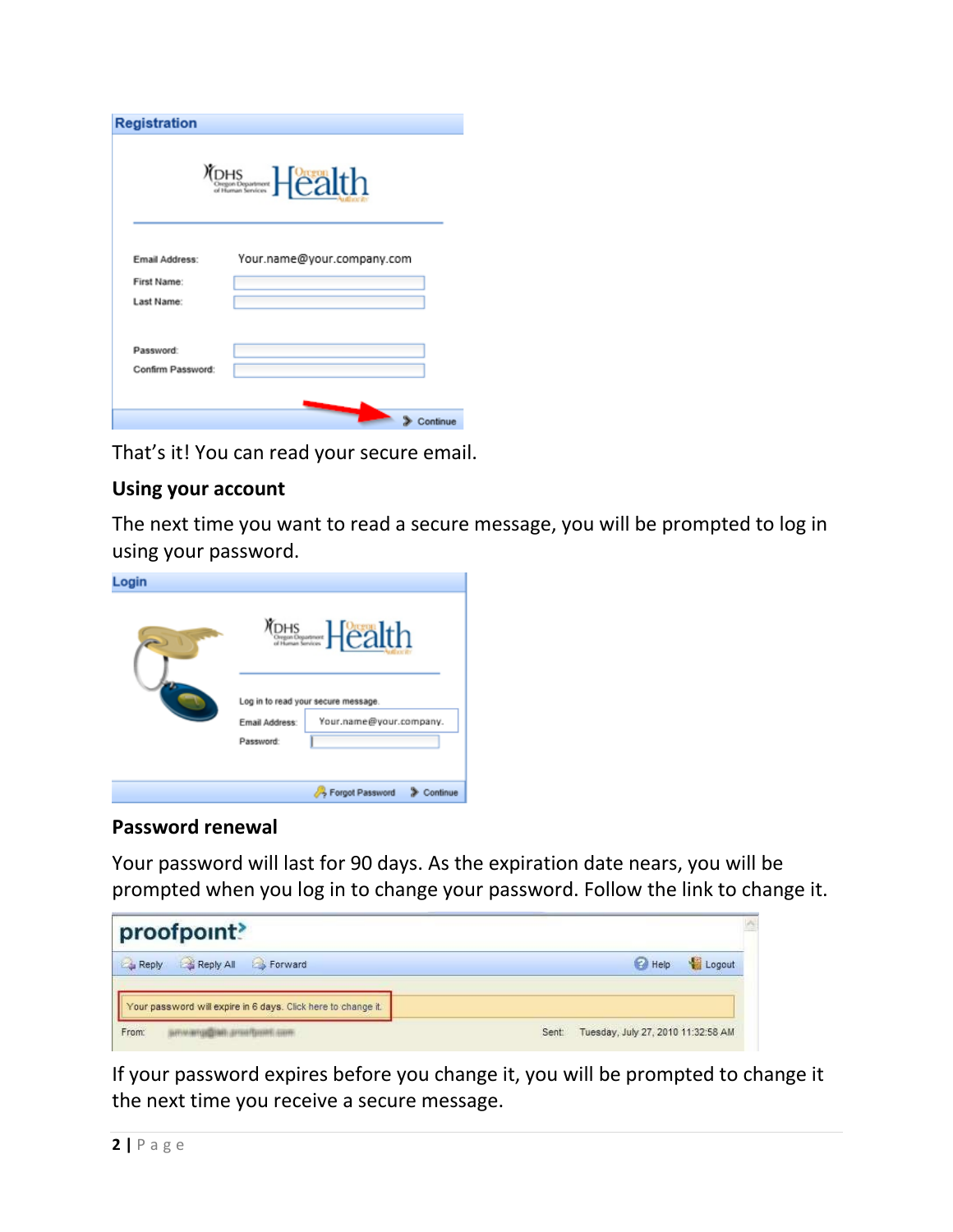|                       | proofpoint?                                    |  |
|-----------------------|------------------------------------------------|--|
|                       | Your password has expired or is expiring soon. |  |
| Enter a new password. |                                                |  |
| Email Address:        |                                                |  |
| New password:         |                                                |  |
|                       |                                                |  |

If you forget your password, use the "**Forgot Password**" link.

| Login |                | <b>Mons</b> Health                                            |
|-------|----------------|---------------------------------------------------------------|
|       | Email Address: | Log in to read your secure message.<br>Your.name@your.company |
|       | Password:      |                                                               |
|       |                |                                                               |

Forgot Password > Continue

You will receive an email with a link in it. Follow the link to change your password.

| Initiate Secure Email                         |  |
|-----------------------------------------------|--|
| proofpoint?                                   |  |
| Please provide your email address to proceed. |  |
| Email Address:                                |  |
|                                               |  |